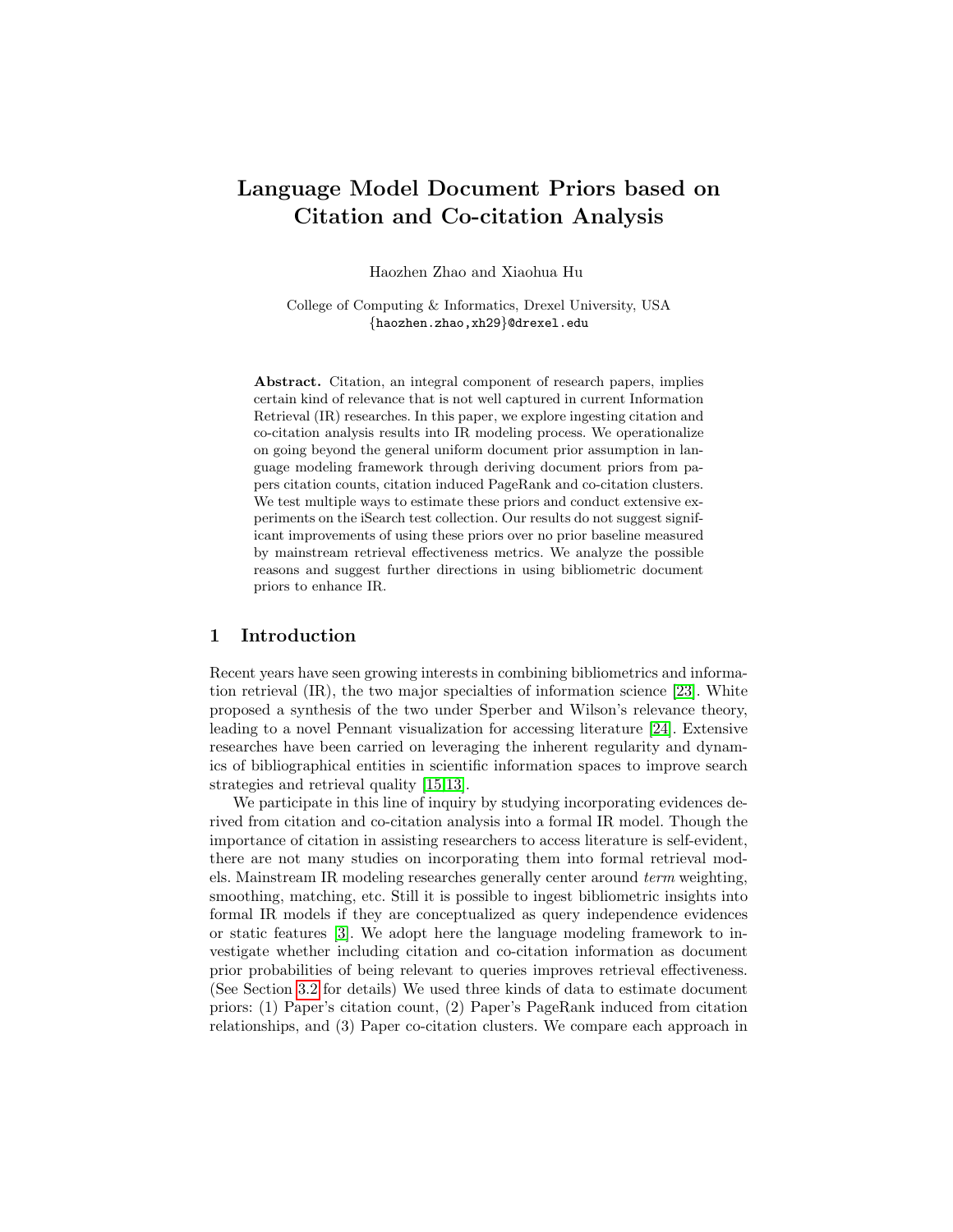terms of general retrieval effectiveness measurements with extensive experiments on the iSearch test collection<sup>[1](#page-1-0)</sup>.

In Section [2,](#page-1-1) we review related work as the context of our work. Section [3](#page-1-2) details on our retrieval model, experiment setup, and the document priors we choose and their estimation methods. Section [4](#page-4-0) reports our experiment results and discussion. Section [5](#page-5-1) concludes the paper with future directions.

# <span id="page-1-1"></span>2 Related Work

#### 2.1 Using citation in information retrieval

Garfield initiated the idea of creating citation indexes for scientific articles [\[6\]](#page-5-2). Smith reviewed early researches in using citation relations in information retrieval [\[21\]](#page-6-2). Salton found out that textual similarity correlated with citation similarity and proposed using terms from bibliographic citation documents to augment original document representation [\[19\]](#page-6-3). Larsen studies the "boomerang" effect, which is to use frequently occurring citations in top retrieval result to query against citation indexes for relevant documents [\[10\]](#page-6-4). Yin et al. studied linearly combining content score and link score to improve biomedical literature retrieval [\[25\]](#page-7-2). For the iSearch test collection, Norozi et al. experimented with a contextualization approach to boost document scores with their random walked neighborhood documents over the in-link and out-link citation network [\[16\]](#page-6-5). Document co-citation, as a methodology was proposed by Small, is mostly used in revealing scientific information structure [\[20\]](#page-6-6). In this paper, we explore using document co-citation clusters for document prior estimation.

### 2.2 Language Model Document Priors

Prior information is shown to be useful in certain Web search tasks, e.g. entry page finding [\[9\]](#page-6-7). The language model provides an elegant and principled framework to include document priors. Previous studies have used citation counts [\[14\]](#page-6-8), document length [\[1\]](#page-5-3), document quality [\[27\]](#page-7-3), URL type [\[18,](#page-6-9)[9\]](#page-6-7) and so on as language document priors. For the iSearch collection, there are studies that use the document type as prior [\[22\]](#page-6-10), as well documents matched with disambiguated query terms[\[11\]](#page-6-11), in which documents get a higher prior probability of relevance if they match disambiguated query terms. We further this line of study and introduce document co-citation analysis in estimating document priors and compared it with other methods.

## <span id="page-1-2"></span>3 Methodology

#### 3.1 Dataset

We use the iSearch test collection as our test collection. The iSearch collection was created by the iSearch team. It consists of 18,443 book MAchine-Readable

<span id="page-1-0"></span> $<sup>1</sup>$  http://itlab.dbit.dk/ $<sub>r</sub>$ isearch/</sup></sub>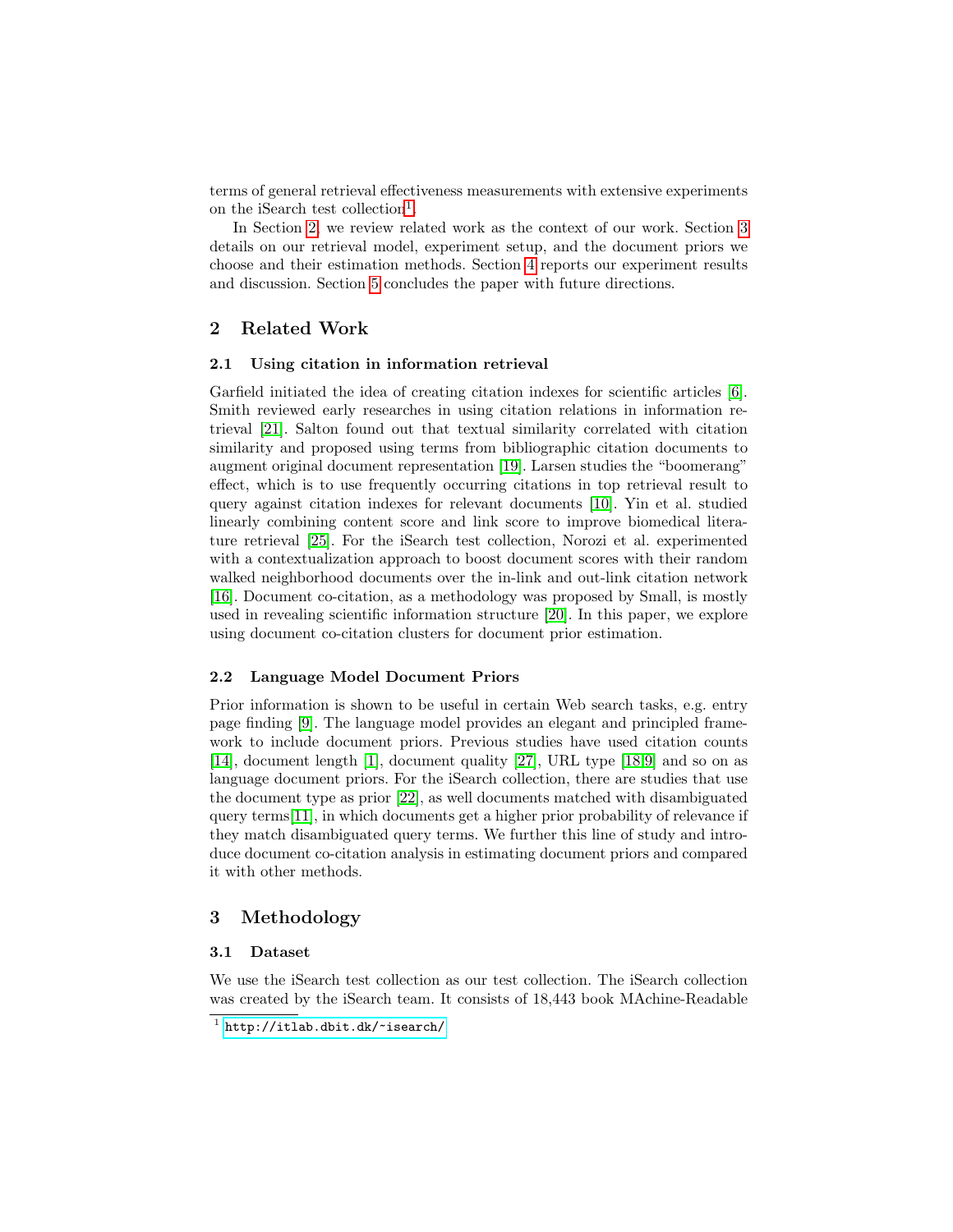Cataloging (MARC) records (BK), 291,246 articles metadata (PN) and 291,246 PDF full text articles (PF), plus 3.7 million extracted internal citation entries among PN and PF. 66 topics drawn from physics researchers' real information needs with corresponding relevance judgment data also come with the collection [\[12\]](#page-6-12). Previous study has shown that the iSearch collection is appropriate to informetric analysis [\[7\]](#page-6-13). Of all the PN and PF documents, 259,093 are cited at least once, which is chosen as the subset for our experiment for reducing citation sparsity consideration. We index them with Indri<sup>[2](#page-2-1)</sup>. Following the best practice in [\[22\]](#page-6-10), we used the SMART stopword list and Krovetz stemming method. Accordingly, we removed documents not in our index from the relevance judgement files. Then we filter out topics without any relevant documents in the relevance judgement data, resulting 57 valid topics out of the original 66 topics (topic 5, 6, 15, 17, 20, 25, 42, 54, 56 are excluded). We used only the "search terms" field of the topics as our queries.

#### <span id="page-2-0"></span>3.2 Retrieval Model

We use language model as our IR modeling framework. In particular, we choose the query-likelihood language model [\[4\]](#page-5-4). In this model, the relevance of a document  $D$  to a query  $Q$  is modeled as how likely a user would pose such a query for this document,  $P(D|Q)$ . Using Bayesian rule,  $P(D|Q)$  can be rewritten as:

$$
P(D|Q) \propto P(Q|D)P(D),\tag{1}
$$

which is easier to be estimated and implemented in IR systems. Much work has been done in finding effective ways to smooth  $P(Q|D)$ , but generally document prior  $P(D)$  is assumed to be uniform thus not affecting the ordering of the retrieval results therefore being ignored [\[26\]](#page-7-4). Here we go beyond this uniformity assumption by focusing on the estimation of  $P(D)$  with citation and co-citation analysis results. We propose three kinds of priors based on citation counts, citation induced paper PageRank and co-citation clusters.

#### 3.3 Document Priors and Their Estimation

Analyzing paper citation and co-citation network of the iSearch dataset, we propose three kinds of document priors: paper citation count, paper PageRank score induced from citation relationships and co-citation clusters. We tested two kinds of prior estimation methods: maximum likelihood estimation (MLE) and binned estimation. For the MLE approach we also tried a logarithm version. We explain here the three kinds of document priors and how to calculate them.

*Paper Citation Count Prior* In this case, document prior  $P(D)$  is directly estimated based on the proportion of the number of times of a paper being cited  $(C_i)$  to the total number of times of all papers being cited:

$$
P_{\text{citedcount}-\text{mle}}(D) = \frac{C_i}{\sum_{k=1}^{N} C_k},\tag{2}
$$

<span id="page-2-1"></span> $^2$  <http://www.lemurproject.org/indri.php>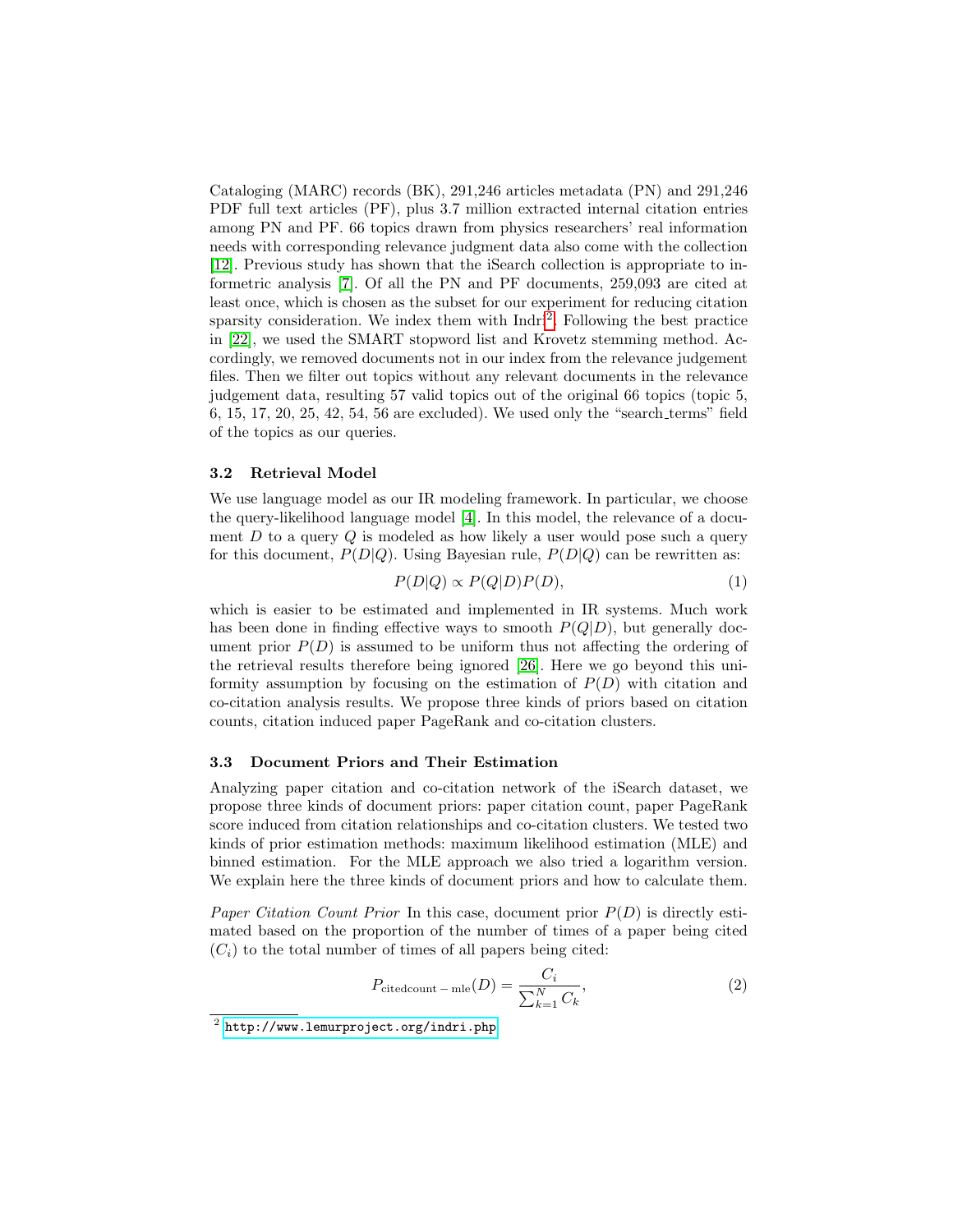and the logarithm version:

$$
P_{\text{citedcount}-\log-\text{mle}}(D) = \frac{\log(C_i)}{\sum_{k=1}^{N} \log(C_k)}.
$$
\n(3)

Paper PageRank Prior We use the internal citation structure of the iSearch test collection to calculate the PageRank value for all the papers in our index. The PageRank value of a given paper d is:

PageRank(d) = 
$$
\lambda \sum_{x \in D_{* \to d}} \frac{\text{PageRank}(x)}{|D_{d \to *}|} + \frac{1 - \lambda}{N},
$$
 (4)

where  $D_{\ast\to d}$  and  $D_{d\to\ast}$  denotes papers citing d and cited by d respectively, N is the total number of papers in the collection.  $\lambda = 0.85$  is called damping factor [\[17\]](#page-6-14). Let  $PR_i$  be the PageRank score of paper i, then document PageRank prior using MLE is:

$$
P_{\text{pagerank} - \text{mle}}(D) = \frac{\text{PR}_i}{\sum_{k=1}^{N} \text{PR}_k},\tag{5}
$$

and the logarithm version:

$$
P_{\text{pagerank} - \log - \text{mle}}(D) = \frac{\log(\text{PR}_i)}{\sum_{k=1}^{N} \log(\text{PR}_k)}.
$$
\n(6)

Paper Co-citation Cluster Prior In this case, documents get prior probabilities based on the cluster they belong to. We calculated the document co-citation counts and compiled all the co-citation among the indexed papers, resulting a weighted undirected graph with 259,093 vertices and 33,888,861 edges, with edge weights being the number of times two papers are cited together. We then use the graph clustering software Graclus<sup>[3](#page-3-0)</sup> to cluster the document co-citation network. Graclus provides two clustering algorithms, Normalized Cut (NCT) to minimize the sum of edge weights between clusters and Ratio Association (ASC) to maximize edge density within each clusters [\[5\]](#page-5-5). We tried both algorithms and decided to use NCT here because with ASC, most papers are easily clustered into one huge cluster, preventing effective prior estimation.

In the co-citation binned estimation method, the probability a document  $d$ from a given bin is given by:

$$
P_{\text{cocited}}(D) = \frac{\text{\# relevant documents of } a \text{ bin}}{\text{\# documents of } a \text{ bin}} / \frac{\text{\# documents of } a \text{ bin}}{\text{\# total number of documents}}. (7)
$$

We used a cross validation method to estimate  $P(D)$  in bins. We first order the 57 topic randomly and divide them into 5 folds (11, 11, 11, 12, 12). Then at each round we use 4 folds to estimate the  $P(D)$ , and use the other 1 fold to test with the prior. We rotate 5 rounds, with each fold being testing set once, then we average results in all the testing folds as the final scores.

<span id="page-3-0"></span> $^3$  <http://www.cs.utexas.edu/users/dml/Software/graclus.html>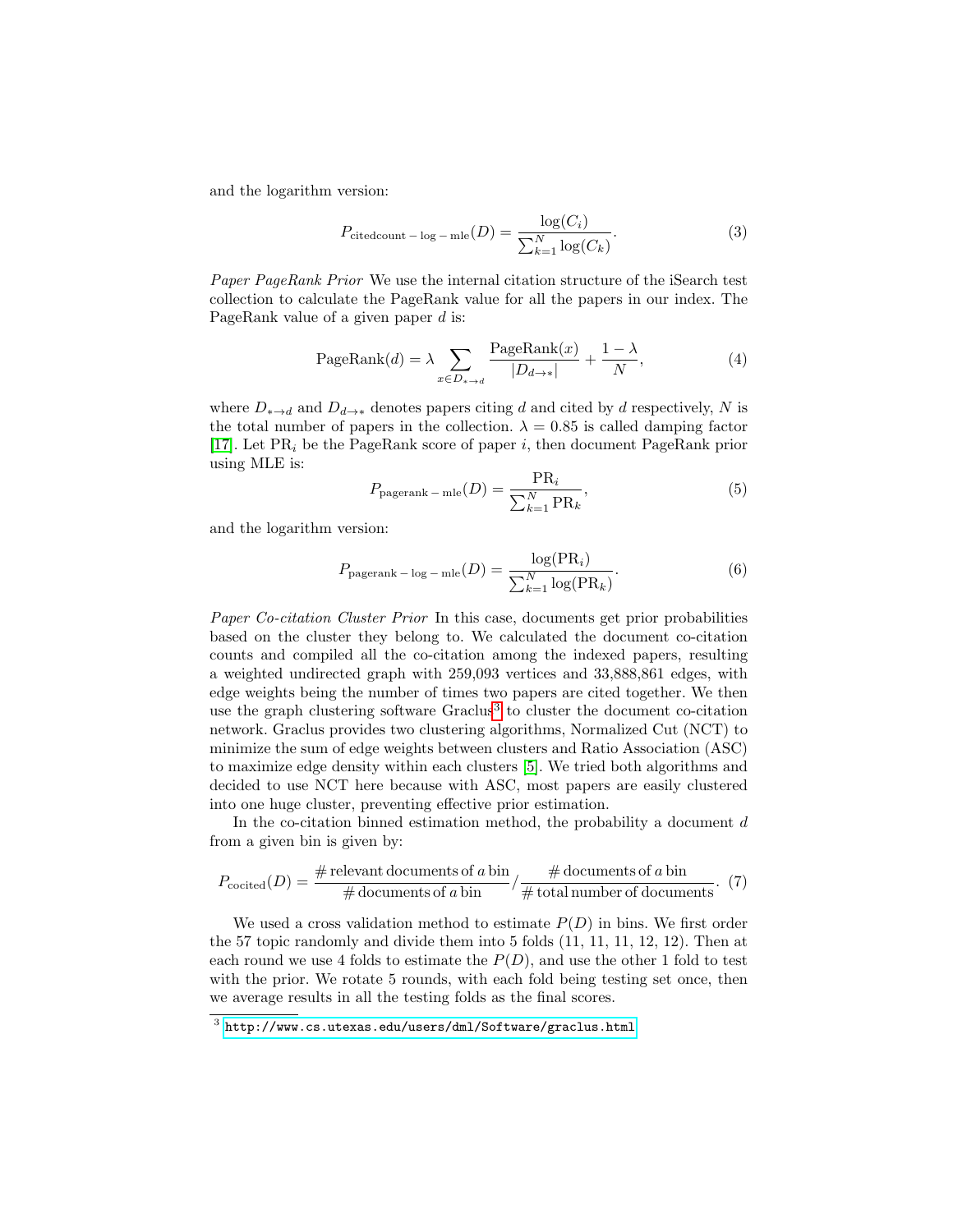We also applied binned estimation methods on Citation Count and PageRank priors. We divide all papers into 10 bins and used the aforementioned five fold cross validation approach to geting the final scores. In total, there are 8 runs reported in Table [1](#page-4-1)

All estimated  $P(D)$  values are converted into logarithm values and applied as Indri prior files and combined with the index using makeprior application of Indri. During the retrieval process, they are applied to query terms according to the Indri Query Syntax #combine(#prior( PRIOR ) query terms).

## <span id="page-4-0"></span>4 Experiment Results and Discussion

With the baseline no prior setup, we extensively tested Jelinek–Mercer (JM) smoothing with  $\lambda \in \{0.01, 0.05, 0.1, 0.2, 0.3, 0.4, 0.5, 0.6, 0.7, 0.8, 0.9, 0.95, 0.99\}$ , Dirichlet prior smoothing with  $\mu \in \{100, 500, 800, 1000, 2000, 3000, 4000, 5000,$ 8000, 10000}, and two-stage smoothing with  $\{\lambda \times \mu\}$ . We find JM smoothing with  $\lambda = 0.7$  performs top almost on all the four metrics we chosen. Therefore, we choose it as our retrieval model setting for the reporting baseline and other runs. For each run, we report four mainstream retrieval effectiveness measurements: Mean Average Precision (MAP), Precision at 10 (P@10), nDCG [\[8\]](#page-6-15) and BPREF[\[2\]](#page-5-6).

|  | 0.2969                                                                                                                                                                                                                                                                                  |
|--|-----------------------------------------------------------------------------------------------------------------------------------------------------------------------------------------------------------------------------------------------------------------------------------------|
|  |                                                                                                                                                                                                                                                                                         |
|  | MAP P@10 nDCG BPREF<br>0.1152 0.1474 0.3134 0.3079<br>0.0990 0.1351 0.2825 0.2846<br>citedcount-log-mle 0.1092 0.1439 0.3046 0.3005<br>0.1139 0.1452 0.3103 0.2943<br>0.1036 0.1386 0.2972 0.2941<br>0.1072 0.1421 0.3031 0.2989<br>0.1137 0.1434 0.3099<br>0.1155 0.1397 0.3122 0.3013 |

<span id="page-4-1"></span>Table 1. Retrieval performance using different document priors and estimation methods compared with baseline using no prior. The best overall score is shown in bold.

Table [1](#page-4-1) shows our results in different setups. We can see that the overall effectiveness of applying document priors based on citation counts, PageRank and co-citation clusters is limited. The only marginal improvement over the baseline happens in cocited-bin10 on MAP. But we can still see difference across priors: overall, logarithm smoothed estimations are better than non-smoothed; binned estimations perform better than MLE estimation.

There are several possible reasons for our results. First, our relevant documents set is relatively small. The total number of relevant documents in our subset of the iSearch test collection qrels is 964, of which there are 863 distinct documents. Though that averages to 17 (964/57) relevant documents for each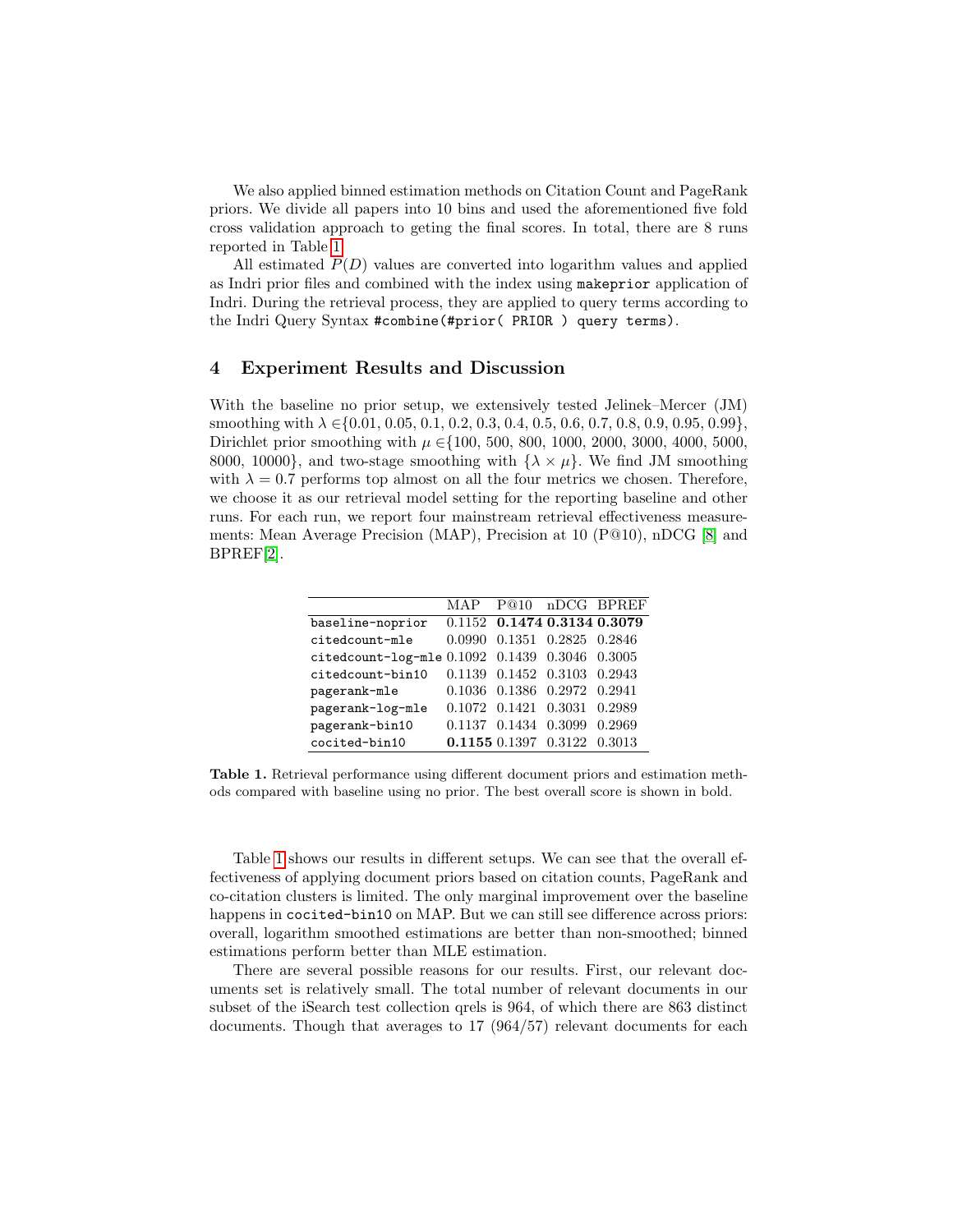topic, more than half of topics (29) has only 7 or fewer documents judged as being relevant. This may contribute to the underperformance in binned estimation of document priors. Second, our current approach is totally independent to content features, only considering the citation dimension. A better approach may be to combine citation features with content features or to use document priors in a query dependent manner. Third, performance of document priors may depend on the type of search tasks or queries. We need to do query by query analysis and comparison of the document priors performance.

# <span id="page-5-1"></span>5 Conclusion and Future Directions

In this paper, we explored ways of integrating citation and co-citation analysis results into language model modeling framework as document priors. We test three types of document priors with various ways of estimating them. The overall experiment results do not suggest significant improvements over no prior baseline run. In the future, we plan to test document priors with other bibliographic entities such as authors and journals, and to investigate how to effectively combining different kinds of bibliometric-based priors to enhance IR.

# Acknowledgements

We appreciate the iSearch team for sharing the iSearch dataset and the helpful comments from the reviewers.

## References

- <span id="page-5-3"></span>1. Roi Blanco and Alvaro Barreiro. Probabilistic document length priors for language models. In Craig Macdonald, Iadh Ounis, Vassilis Plachouras, Ian Ruthven, and Ryen W. White, editors, Advances in Information Retrieval, number 4956 in Lecture Notes in Computer Science, pages 394–405. Springer Berlin Heidelberg, January 2008.
- <span id="page-5-6"></span>2. Chris Buckley and Ellen M. Voorhees. Retrieval evaluation with incomplete information. In Proceedings of the 27th Annual International ACM SIGIR Conference on Research and Development in Information Retrieval, SIGIR '04, page 25–32, New York, NY, USA, 2004. ACM.
- <span id="page-5-0"></span>3. Nick Craswell, Stephen Robertson, Hugo Zaragoza, and Michael Taylor. Relevance weighting for query independent evidence. In Proceedings of the 28th Annual International ACM SIGIR Conference on Research and Development in Information Retrieval, SIGIR '05, pages 416–423, New York, NY, USA, 2005. ACM.
- <span id="page-5-4"></span>4. W. Bruce Croft and John D. Lafferty. Language Modeling for Information Retrieval, volume 13 of The Information Retrieval Series. 2003.
- <span id="page-5-5"></span>5. I.S. Dhillon, Yuqiang Guan, and B. Kulis. Weighted graph cuts without eigenvectors a multilevel approach. IEEE Transactions on Pattern Analysis and Machine Intelligence, 29(11):1944–1957, 2007.
- <span id="page-5-2"></span>6. Eugene Garfield. Citation indexes for science. Science, 122:108–111, 1955.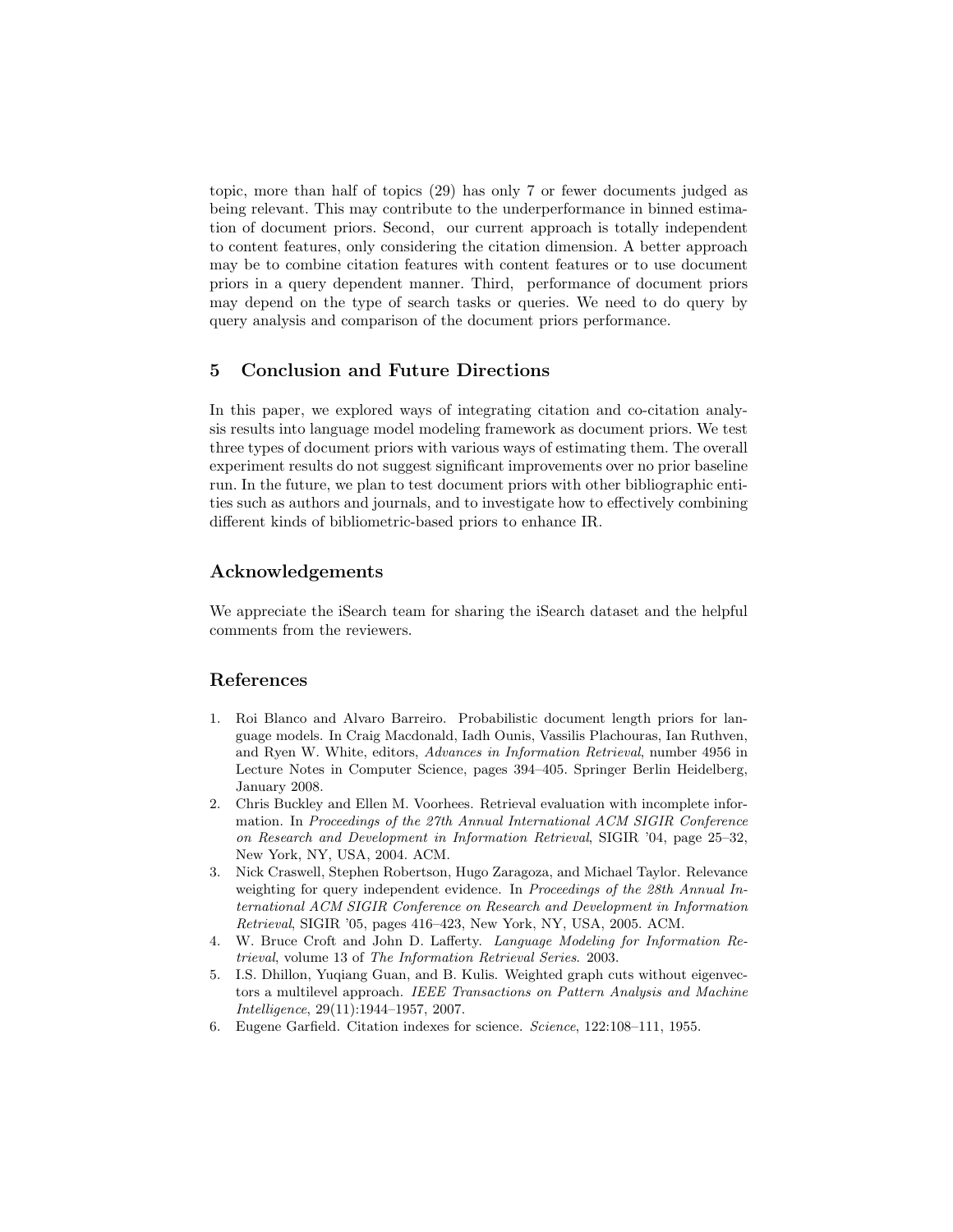- <span id="page-6-13"></span>7. Tamara Heck and Philipp Schaer. Performing informetric analysis on information retrieval test collections: Preliminary experiments in the physics domain. In 14th International Society of Scientometrics and Informetrics Conference ISSI, volume 2, pages 1392–1400, 2013.
- <span id="page-6-15"></span>8. Kalervo Järvelin and Jaana Kekäläinen. Cumulated gain-based evaluation of IR techniques.  $ACM$  Trans. Inf. Syst.,  $20(4):422-446$ , October 2002.
- <span id="page-6-7"></span>9. Wessel Kraaij, Thijs Westerveld, and Djoerd Hiemstra. The importance of prior probabilities for entry page search. In Proceedings of the 25th Annual International ACM SIGIR Conference on Research and Development in Information Retrieval, SIGIR '02, pages 27–34, New York, NY, USA, 2002. ACM.
- <span id="page-6-4"></span>10. Birger Larsen. References and citations in automatic indexing and retrieval systems : experiments with the boomerang effect. PhD thesis, 2004.
- <span id="page-6-11"></span>11. Christina Lioma, Alok Kothari, and Hinrich Schuetze. Sense discrimination for physics retrieval. In Proceedings of the 34th international ACM SIGIR conference on Research and development in Information Retrieval, SIGIR '11, pages 1101– 1102, New York, NY, USA, 2011. ACM.
- <span id="page-6-12"></span>12. Marianne Lykke, Birger Larsen, Haakon Lund, and Peter Ingwersen. Developing a test collection for the evaluation of integrated search. In Cathal Gurrin, Yulan He, Gabriella Kazai, Udo Kruschwitz, Suzanne Little, Thomas Roelleke, Stefan R¨uger, and Keith van Rijsbergen, editors, Advances in Information Retrieval, number 5993 in Lecture Notes in Computer Science, pages 627–630. Springer Berlin Heidelberg, January 2010.
- <span id="page-6-1"></span>13. Philipp Mayr and Peter Mutschke. Bibliometric-enhanced retrieval models for big scholarly information systems. In IEEE International Conference on Big Data (IEEE BigData 2013). Workshop on Scholarly Big Data: Challenges and Ideas, 2013.
- <span id="page-6-8"></span>14. Edgar Meij and Maarten de Rijke. Using prior information derived from citations in literature search. In Large Scale Semantic Access to Content (Text, Image, Video, and Sound), RIAO '07, pages 665–670, Paris, France, France, 2007.
- <span id="page-6-0"></span>15. Peter Mutschke, Philipp Mayr, Philipp Schaer, and York Sure. Science models as value-added services for scholarly information systems. Scientometrics, 89(1):349– 364, 2011.
- <span id="page-6-5"></span>16. Muhammad Ali Norozi, Arjen P de Vries, and Paavo Arvola. Contextualization from the bibliographic structure. In Proc. of the ECIR 2012 Workshop on Task-Based and Aggregated Search (TBAS2012), page 9, 2012.
- <span id="page-6-14"></span>17. Lawrence Page, Sergey Brin, Rajeev Motwani, and Terry Winograd. The PageRank citation ranking: Bringing order to the web. Technical Report 1999-0120, Computer Science Department, Standford University, 1999.
- <span id="page-6-9"></span>18. Jie Peng, Craig Macdonald, Ben He, and Iadh Ounis. Combination of document priors in web information retrieval. In Large Scale Semantic Access to Content (Text, Image, Video, and Sound), RIAO '07, pages 596–611, Paris, France, France, 2007.
- <span id="page-6-3"></span>19. Gerard Salton. Associative document retrieval techniques using bibliographic information. J. ACM, 10(4):440–457, October 1963.
- <span id="page-6-6"></span>20. H. Small and B. C. Griffith. The structure of scientific literatures i: Identifying and graphing specialties. Science studies, pages 17–40, 1974.
- <span id="page-6-2"></span>21. Linda C. Smith. Citation analysis. Library Trends, 30(1):83–106, 1981.
- <span id="page-6-10"></span>22. Diana Ransgaard Sørensen, Toine Bogers, and Birger Larsen. An exploration of retrieval-enhancing methods for integrated search in a digital library. In TBAS 2012: ECIR Workshop on Task-based and Aggregated Search, pages 4–8, 2012.